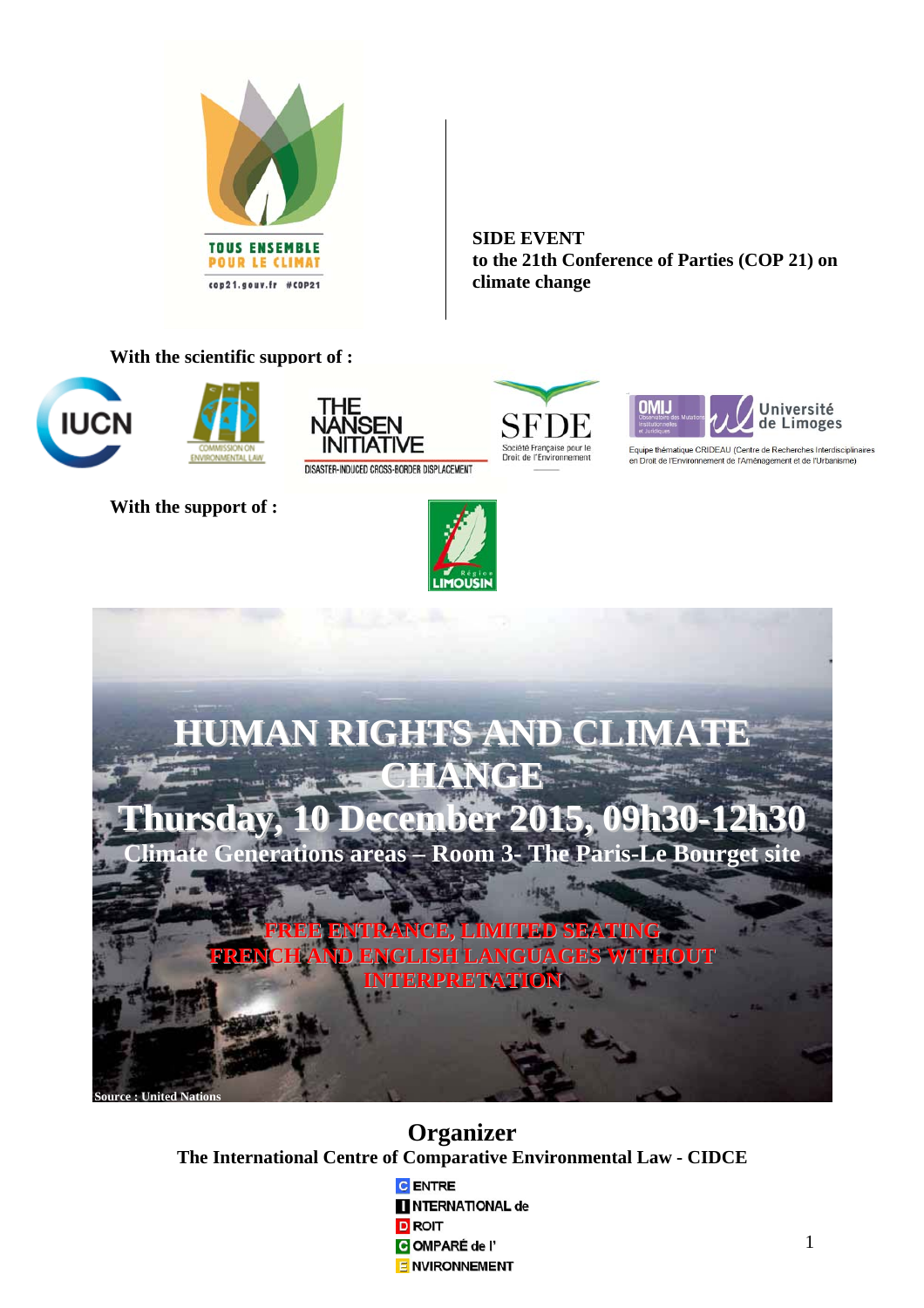# **PROGRAM**

**In charge of : Michel Prieur**, Emeritus Professor, University of Limoges, President of the CIDCE, (France)

*"Climate change is one of the most serious challenges mankind has ever faced and has serious implication for the realisation of human rights…. A Human rights analysis brings into focus how lives of individual and communities are affected and why human rights safeguards must be integrated into policies and measure to address climate change" (High Commissioner for Human Rights, Navi Pillay, 2009)* 

### **« The protection of Human rights face to ecological disasters »**

**By Fernanda de Salles Cavedon Capedeville,** Independent Consultant in Environmental Law, Member of CIDCE, Lawyer, Santa Catarina, member and representative at the COP 21 South American Network of Environmental Migration - RESAMA "(Brazil)

#### **« The role of the UN special rapporteurs in addressing climate change »**

**By John Knox,** UN Independent Expert on Human Rights and the Environment, Professor of International Law, Wake Forest University School of Law, Winston-Salem, (US)

## **« Climate change: an obstacle to the full enjoyment of human rights to the environment »**

**By Yacouba Savadogo,** Legal expert, IUCN - Central and West Africa Programme (Senegal)

### **«Climate change and nutrition security»**

**By Ali Mékouar,** Professor at the University of Casablanca (Morocco), teacher-researcher associated with the OMIJ-CRIDEAU, University of Limoges (France)

## **« Climate Commitments and Constitutional Power: How States and the Federal Executive Are Leaving Congress Behind»**

**By Ryan Stoa,** Deputy Director - Global Water for Sustainability Program (GLOWS), Fellow in Water Law and Policy - FIU College of Law, Florida International University – Miami  $(US)$ 

#### **«Cities, resilience and fundamental rights: a necessary link to climate change »**

**By José Antonio Tietzmann e Silva,** Researcher Professor of the Federal University of Goiás (UFG) and Senior Consultant Environmental consulting firm "Rede Gaia" (Brazil)

#### **« Human Rights and climate change: analysis of the political and legal issues in Brazil»**

**By Grace Ladeira Garbaccio,** Sustainable Development Manager for the company "Anglo American", Doctor of environmental law at the University of Limoges, Professor of Law and Management at « Escola Superior Dom Helder Câmara », Belo Horizonte (Brazil) and **Kiwonghi Bizawu**, Doctor of international law Puc / Minas (Brazil), Rector of the program on environmental law and sustainable development « Escola Superior Dom Helder Câmara », Belo Horizonte (Brazil)

#### **« Presentation of the collective work on human rights and climate change »**

**By Ottavio Quirico,** Senior Lecturer, School of Law, University of New England (UNE) (UK) et **Mouloud Boumghar,** Professor of public law, University of Picardie Jules Verne, Member of CURAPP (France)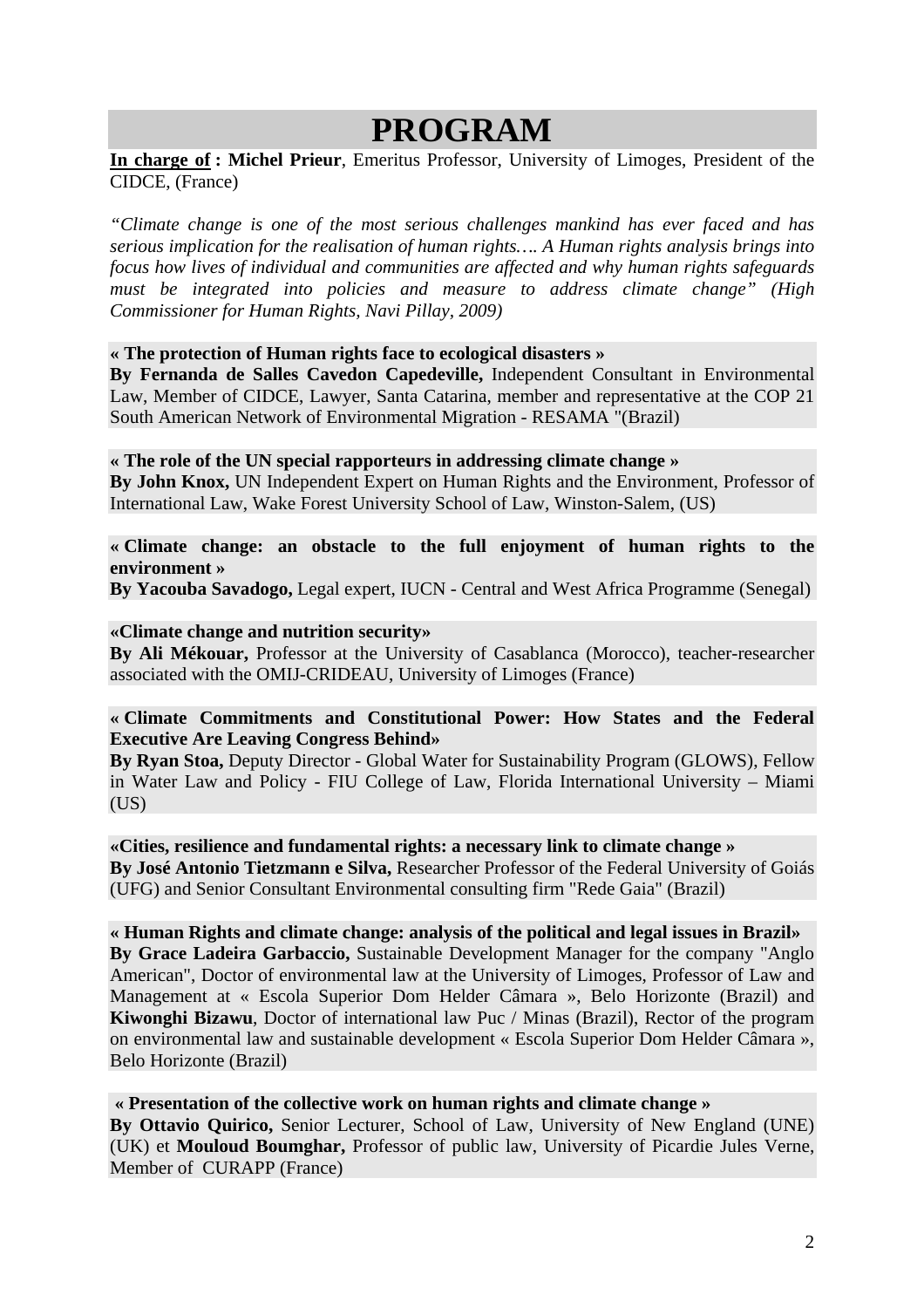## **PRACTICAL INFORMATIONS**

**The size of the climate Generations areas and their proximity to the conference centre make them a first in the history of the COP. Open to both the general public and officially accredited persons (with the exception of 6 December 2015), these areas will provide a huge space for debates, knowledge-sharing, discussions and conviviality.** 

To travel from Paris to Le Bourget, you are strongly advised to use public transport serving the site.

You can take the northbound regional express railway **(RER) line B train** (in the direction of Charles de Gaulle Airport - Mitry Claye) and get off at the "Le Bourget" station. Exceptionally, throughout the COP21 Conference, all trains will stop at the Le Bourget station. A special shuttle bus will take you from there to the COP21 site.

You can also take **Metro line 7** to the "Fort d'Aubervilliers" station. You can also take a special shuttle bus from there to the conference site.

The Paris-Le Bourget site can also be accessed by regular bus routes:

- **bus 152** departing from Metro line 7 at the Porte de la Villette - get off at the "Parc des expositions du Bourget" stop;

- **bus 350** departing from the Gare de l'Est, the Gare du Nord or the Porte de la Chapelle (Metro line 12) - get off at the "Parc des expositions du Bourget" stop;

There will be a special bus link operating 24 hours a day from the Roissy-Charles-de-Gaulle hotel zone to the conference site.

Lastly, several special bus links will run at night only from the conference site to the principal hotel zones in Paris.

The Paris-Le Bourget site can be accessed by car on the A86, A1 and A3 motorways, but you may not be able to park and the very dense traffic on these roads makes this a very unreliable method of transport.